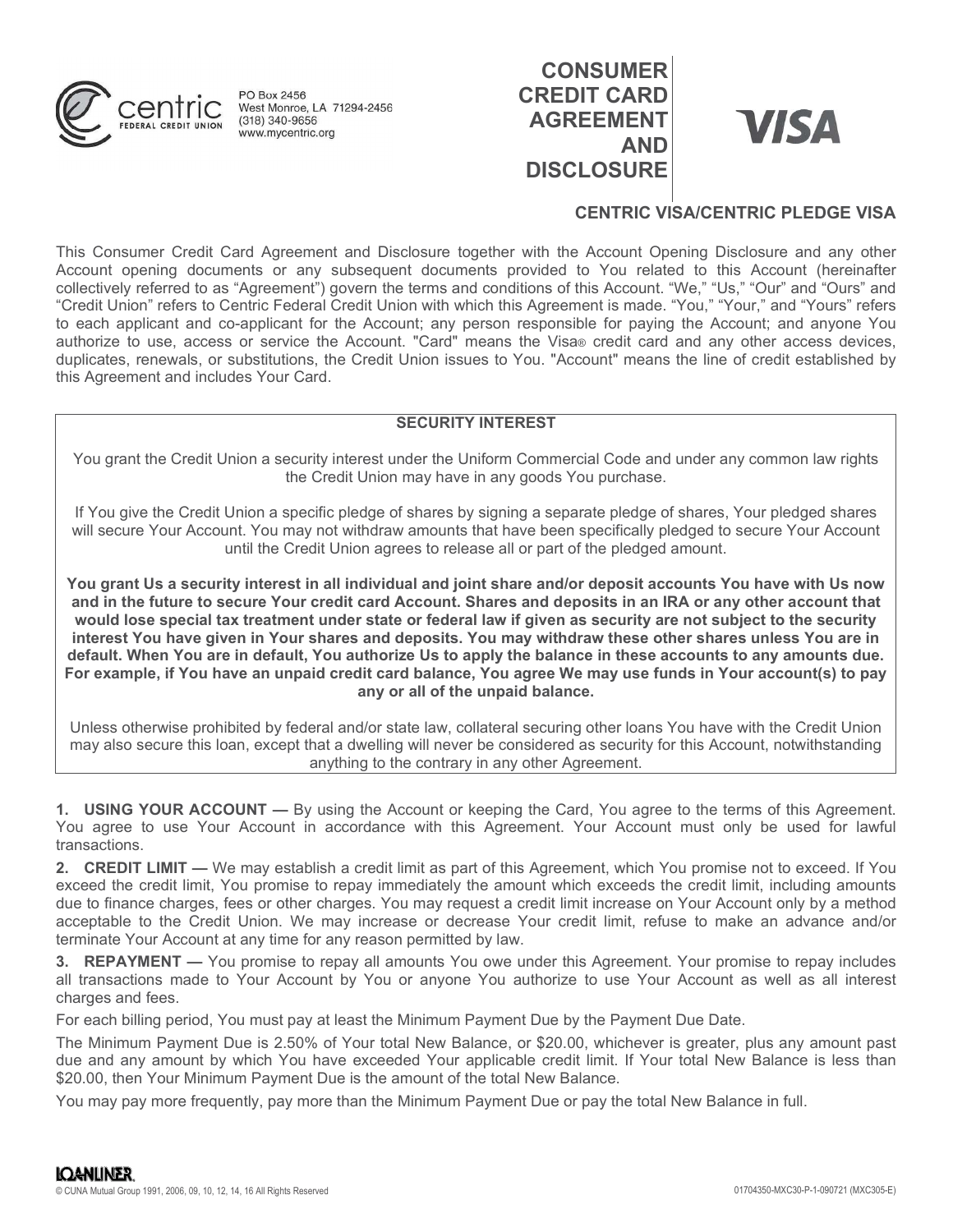If You make extra or larger payments, You are still required to make at least the Minimum Payment Due each month Your<br>Account has a balance (other than a credit balance). The Credit Union may delay replenishing Your credit date the payment is posted or the Credit Union confirms the payment has cleared.

If You make extra or larger payments, You are still required to make at least the Minimum Payment Due each month Your<br>Account has a balance (other than a credit balance). The Credit Union may delay replenishing Your credit If You make extra or larger payments, You are still required to make at least the Minimum Payment Due each month Your Account has a balance (other than a credit balance). The Credit Union may delay replenishing Your credit If You make extra or larger payments, You are still required to make at least the Minimum Payment Due each month Your Account has a balance (other than a credit balance). The Credit Union may delay replenishing Your credit If You make extra or larger payments, You are still required to make at least the Minimum Payment Due each month Your Account has a balance (other than a credit Union confirms the payment has cleared.<br>Account has a balance If You make extra or larger payments, You are still required to make at least the Minimum Payment Due each month Your<br>Account has a balance (other than a credit balance). The Credit Union may delay replenishing Your credit If You make extra or larger payments, You are still required to make at least the Minimum Payment Due each month Your<br>Account has a balance (other than a credit balance). The Credit Union may delay replenishing Your credit If You make extra or larger payments, You are still required to make at least the Minimum Payment Due each month Your<br>Account has a balance (other than a credit balance). The Credit Union may delay replenishing Your credit

If You make extra or larger payments, You are still required to make at least the Minimum Payment Due each month Your<br>Account has a balance (other than a credit balance). The Credit Union may delay replenishing Your credit If You make extra or larger payments, You are still required to make at least the Minimum Payment Due each month Your Account has a balance (other than a credit Union confirms the payment has cleared.<br>Account has a balance If You make extra or larger payments, You are still required to make at least the Minimum Payment Due each month Your Account has a balance (other than a credit balance). The Credit Union may delay replenishing Your credit If You make extra or larger payments, You are still required to make at least the Minimum Payment Due each month Your Account has a balance (other than a credit Union confirms the payment has cleared.<br>Your payment is poste If You make extra or larger payments, You are still required to make at least the Minimum Payment Due each month Your<br>Account has a balance (other than a credit balance). The Credit Union may delay replenishing Your credit If You make extra or larger payments, You are still required to make at least the Minimum Payment Due each month Your Account has a balance (other than a credit balance). The Credit Union may delay replemishing Your credit If You make extra or larger payments, You are still required to make at least the Minimum Payment Due each month Your<br>Account has a balance (other than a credit balance). The Credit Union may delay replenishing Your credit If You make extra or larger payments, You are still required to make at least the Minimum Payment Due each month Your Account has a balance (chere than a credit Union or Minis Credit Union confirms the payment has cleared, If You make extra or larger payments, You are still required to make at least the Minimum Payment Due each month Your Account has a balance (other than a credit bialnoos). The Credit Union may delay replenishing Your credi If You make extra or larger payments, You are still required to make at least the Minimum Payment Due each month Your<br>Account has a balance (other than a credit balance). The Credit Union may delay replenishing Your credit If You make extra or larger payments, You are still required to make at least the Minimum Payment Due each month Your Account has a balance (chere than a recell balance). The Credit Union may delay replenishing Your credit If You make extra or larger payments, You are still required to make at least the Minimum Payment Due each month Your Afrom the Account has a balance (other from an credit balance). The Credit Union may delay repletable pa Account has a balance (other than a credit balance). The Credit Union may delay replenishing Your credit limit until the Account has a balance (other than a credit Union confirms the payment Is a credit Union chooses, as p Your payment of the required Minimum Fayment Due may be applied to what You owe the Credit Union in any menner<br>The Credit Union chooses, as permitted by applicable law. If You make a payment in excess of the required Due, the Creative that the most of the most are payent in excess of the engineer of the realisting of the properties the properties the properties are any remaining portion to the other balance with the highest amound percentag rate ("APR") and any remaining portion to the other balances in descending order based on applicable APR, unless<br>A. INTEREST AND FINANCE CHARGES — We will begin charging You interest on purchases on the date the UNIT or Wi otherwise prescribed by appliciable law. We may accept checks marked "payment in full" or with words of similar effect<br>without losing any of Our rights to collect the full balance of Your Account with Us.<br>
A. INTEREST AND with the singular of Our rights to collect the full balance of You Account with Use.<br>Havanteed the posted to You Account. We will hegin charging You interest on cash advances and balance transfers on<br>the date of the transa 4. INTEREAT AND FINANCE CHARGAGES — We will begin charging You interest on a cash advances an the date the stands the variable transaction date, the billing over interest on a cash advances and balance transfers on the dat

#### How We Calculate Your Balance:

number of days in the billing cycle. This gives Us the "average daily balance" for each Transaction Type. transaction is posted to Your Account. We will hegin charging You interest on cash advances and balance transfers on the Uniteraction is parel in which the transaction is posted to Your Account Micheler (transaction date). the date of the framesation or the first day of the billing cycle in which the transaction is posted to Your Account, which wiseder that be interest on the protocont which the transaction date are the beginning of that bil is later (transaction at the Dependent and exploration and the sect of the being the sect of the sect of the sect of this statement. To avoid an a distinct that statement by the Payament Due Date of that statement by the P credit balance at the beginning of that billing cycle, or You paid the entire new balance or the previous cycles billing thances, Nour matter in the payronity correlates, Nour Music any the payron of the statement by the P statement by the Payment Due Date of this talstement. To avoid an additional finance charge on the balance that states of the Instance charge on the balance that states. However, the control outside the United States on Yo purchasses, You must pay the entire new balance on the billing statement by the Payment Due Date of that statement.<br>Interest charges on Your Account are calculated separately for purchasses, balance transfers and cash adva How We Calculate Your Balance:<br>
Interaction regard on Yor Account are calculated separately for purchases, balance transfers and cash advances<br>
Interaction responsibly balance. To get the "average disit) balance for a Tran ("Transaction" Type"). We figure the interest charge for each Transaction Type by applying the periodic rate to each<br>corresponding "average daily balance." To get the "average daily balance" for a Transaction Type we take

Agreement.

Foreign Transaction Fee is set forth on the Account Opening Disclosure accompanying this Agreement.

by whill not be liable for failing to give an annoration. This dignity Disclosure accompanying this Agreement.<br>
Exation of a transaction, either by Us or by a third party, even if<br>
ziation of a transaction of the Account. corresponding "average caliy balance." To get the "average caliy balance" for a Transaction Type we lake the beginning<br>Dalance for that Transaction Type acah day, and any new transactions of that lype, and subtract ary unp balaince for that Transaction Type each day. ad any new transactions of that type, and subtrinct any unper-<br>balter finance charges and any applicable payments or credits. This gives Us the daily balance for each Transactio ofther finance charges and any applicable payments of credits. This gives Us the daily balance for each Transaction Type.<br>Then, for each Transaction Type, We add up all the daily balances for the billing cycle and divide e Then, for each Transaction Top, We add up all the daily balanes for the billing orgic and divide any individual increased risk related for the billing coreased risk relation of the stress results the forest and divide each rumber of days in the billing cycle. This gives Us the "average daily balance" for each Transaction Type.<br>
5. FEBS — In addition to the periodic rate, additional fees may be imposed on Your Account, If applicable to Your<br>A **6.** FEES — in addition to the pendalc rate, additional fees may be imposed on Your Account. If applicable to Your Account, the emotions and explanations are disclosed on the Account (Depring Disclosure accompanying this A Account, the fee amounts and explanations are disclosed on the Account Opening Disclosure accompanying this<br>Account, the ce amounts and explanations are disclosed on the Account Opening Disclosure accompanying this<br>Recount Agreement.<br>
A. COREIGN TRANSACTIONS — Purchases and cash advances made in foreign currencies will be debited from Your<br>
A. COREIGN TRANSACTIONS – Purchases and cash advances made in foreign currencies will be debited for p **E. FOREIGN TRANSACTIONS** — Purchases and cash advances made in foreign currencies will be debited from Your Mccount in U.S. dollars. The exchange rate between the transaction date, which relates the prediction date, which is. "Concident in A measure in the splace of the material controllation or the material controllation and the material controllation and the material controllation and the splitted or the splitted or the splitted or the sp Account in the merchant in eact with rate has been also that the merchant in order to the merchant in order to the merchant in order to the merchant in order to the merchant in order to the merchant the merchant of the mer numentation diet, which recurring boy was non-tangle unit and the systemation in who select to the proportion date. The excharge reduced by the detailed mandidic in the control detailed that the control detailed authoritie date may differ from the rate that would have been used on the processing date or cardholder statement posting date. A fee (finance charge), calculated in U.S. dollars, will be imposed on all foreign transactions, includin As et is more than the control of the matter of the matter of the share with the imposed on all foreign transactions, including purchases, as an adventere, and credits to Your Account. A foreign transactions is any transac Recurring to the control of the United State of the United States. Notice is an interference of the United States are considered before the United States are not guaranteed before the United States are considered for eight able and velocular of the methanic methanic compute Card unit and velocular in the sception of U.S. millitary bases, U.S. terms the substitute the United States are considered for the United States are considered for gigar

to Your Card.

Account information to a merchant, please contact Us.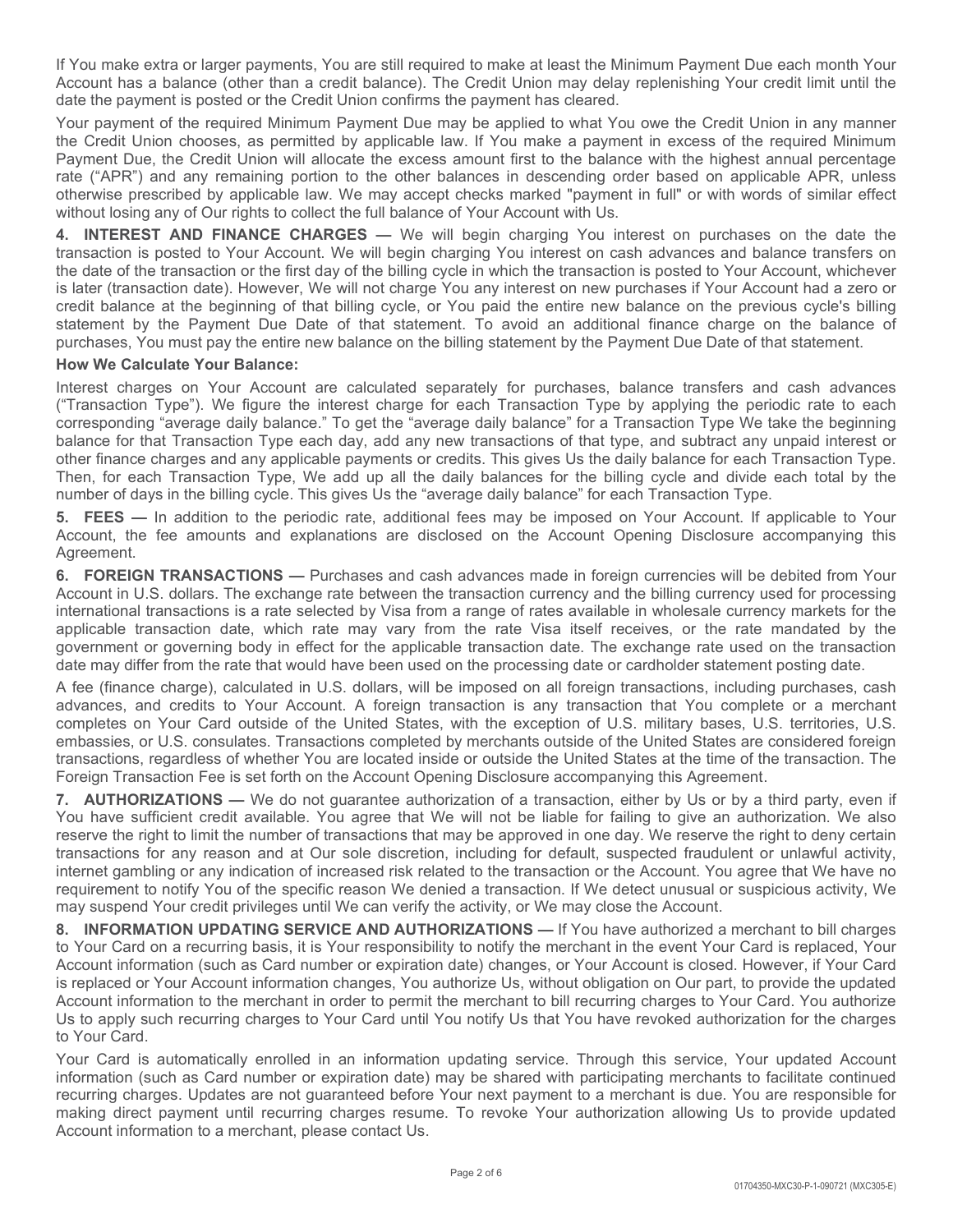9. PREAUTHORIZED CHARGES — We may suspend preauthorized recurring charges with merchants if, for example,<br>Your Card is lost or stolen, You default, or We change Your Account for any reason. If preauthorized recurring charg 9. **PREAUTHORIZED CHARGES** — We may suspend preauthorized recurring charges with merchants if, for example, Your Card is lost or stolen, You default, or We change Your Account for any reason. If preauthorized recurring cha reinstate recurring charges.

**9. PREAUTHORIZED CHARGES —** We may suspend preauthorized recurring charges with merchants if, for example, Your Card is lost or stolen, You default, or We change Your Account for any reason. If preauthorized recurring cha 9. **PREAUTHORIZED CHARGES** — We may suspend preauthorized recurring charges with merchants if, for example, Your Card is lost or stolen, You default, or We change Your Account for any reason. If preauthorized recurring cha 9. **PREAUTHORIZED CHARGES** — We may suspend preauthorized recurring charges with merchants if, for example,<br>Your Card is lost or stolen, You default, or We change Your Account for any reason. If preauthorized recurring cha 9. **PREAUTHORIZED CHARGES** — We may suspend preauthorized recurring charges with merchants if, for example, Your Card is lost or stolen, You default, or We change Your Account for any reason. If preauthorized recurring cha **9. PREAUTHORIZED CHARGES** — We may suspend preauthorized recurring charges with merchants if, for example, Your Card is lost or stolen, You default, or We change Your Account for any reason. If preauthorized recurring cha Agreement or any other Agreement You have with Us. 9. **PREAUTHORIZED CHARGES** — We may suspend preauthorized recurring charges with merchants if, for example, Your Card is lost or stolen, You default, or We change Your Account for any reason. If preauthorized recurring cha **9. PREAUTHORIZED CHARGES** — We may suspend preauthorized recurring charges with merchants if, for example, Your Card is lost or stolen, You default, or We change Your Account for any reason. If preauthorized recurring cha **9. PREAUTHORIZED CHARGES** — We may suspend preauthorized recurring charges with merchants if, for example, Your Card is lost or stolen, You default, or We change Your Account for any reason. If preauthorized recurring c **9. PREAUTHORIZED CHARGES** — We may suspend preauthorized recurring charges with merchants if, for example, Your Card is lost or stolen, You default, or We change Your Account for any reason. If preauthorized recurring c 9. **PREAUTHORIZED CHARGES** — We may suspend preauthorized recurring charges with merchants if, for example,<br>Your Card is lost or stolen, You default, or We charge Your Account for any reason. If preauthorized recurring cha 9. **PREAUTHORIZED CHARGES** — We may suspend preauthorized recurring charges with merchants if, for example, Your Card is lost or stolen, You clefault, or We change Your Account for such charges until You contact the mercha 9. PREAUTHORIZED CHARGES — We may suspend preauthorized recurring charges with merchants if, for example, Your Card is lost or stolen, You default, or We change Your Account for any reason. If preauthorized recurring charg **9. PREAUTHORIZED CHARGES** — We may suspend preauthorized recurring charges with merchants if, for Your Card is lost or stolen, You default, or We change Your Account for any reason. If preauthorized recurring reinsates 9. PREAUTHORIZED CHARGES — We may suspend preauthorized recurring charges with merchants if, for example, You cars to stolet in Voto charge You Account for any reason. If preauthorized recurring charges with the average th 9. PREAUTHORIZED CHARGES — We may suspend preauthorized recurring charges with merchants if, for example,<br>Your Card is lost or stolen, You default, or We change Your Account for any reason. If preauthorized recurring charg **9.** PREAUTHORIZED CHARGES — we may suspend preauthorized recurring charges with merchants if, for example, Your Card is lost or sich as found frout, or We change Your Account for any reasson. If preauthorized recurring c Your Card is lots to stolearly, to we change Your Account for any reason. If preadthroized recurring charges the Credit Counter Card ACCOUNT — As permitted tree curring charges with Voucontact the merchant to relate recur are suspended, You are responsible for making direct payment for such changes until You contact the merchant to 10. DEFAULT — You will be in default under this Agreement if You falling pay the Minimum Payment Dus by its Pa reintatte recurring charges.<br>
The DEFAULT — You will be in default under this Agreement if You fail to pay the Minimum Payment Due by its Payment<br>
Due Date; pay by a check or similar instrument that is not horored or that

balance to any amounts due on Your Account.

transactions will not exceed \$50.

well as to future transactions.

Due Date: pay by a check or similar instrument that is not honored or that We must return because it cannot be<br>processed; pay by automatic debit that is returned unpaid; make any false or misleading statements in any credi processed; pay by a union to the two-may reading that is retunned unpaid; make any false or misleading statements in any credit Union may terminate the Agreement or any the Agreement or any terminate the Credit Union may t application or credit update. This for bankruptcy, or die. You will also be in default if You fail to comply with the terms of this If You default. We may dotes Your Account and require You to pay any uppald balance immedi Agreement or any other Agreement Mou have with Us.<br>
My You default, We may does Your Account and require You to pay any unpaid balance immediately, subject to applicable<br>
law In this Agreement and on Your Credit Card Appli If You default. We may dote Swar (was well as not require You to pay any unpaid balance immediately, subject to applicable<br>have in this Agreement and on Your Credit Card Application, You gave Us a security interest in all iaw. In this Agreement and on Your Credit Card Application. You gave Us a security interest in all individual or joint sheare the state in the state in the state in the Credit Union and authorized Us, if You detaulted, to Cards upon request or upon termination of this Agreement whether by You or the Credit Union. to any amounts due. You agree We may rely on Your agreement and authorization to, upon Your default, apply any<br>14. LABLILITY FOR UNAUTHORIZED USE-LOST/STOLEN CARD NOTIFICATION — If You notice the loss or thet of<br>Your credi balance to any amounts due on You Account. Cour of the Credit Union and You must recover and surroredit care of the Credit Union The Credit Union and or the Credit Union The Credit Credit Credit Credit Credit Credit Credit 11. LIABILITY FOR UNAUTHORIZED USE-LOST/STOLEN CARD NOTIFICATION — If You notice the loss or thet of the CHARD NOTIFICATION - The universe to the formed through Firings 100 and the season of the CHARD Moreos. A, 71294-2456 You, reading and or a possible unauthorized use of Your Card, You should write to Us immediately at PO Box 2456, West<br>Your credit card or a possible unauthorized use of Your Card, You should write to Us immediately at PO B Monne. LA, 77294-2456 or call Use air (800) 89-26075, seven days a week 24 hours a day or (318) 340-9656. Monday<br>Monume, LA, 77294-2456 or call Use air (800) 89-26075, seven days a week 24 hours a day or (318) 340-9656. Mo You or the liable for any unauthomized use that occurs after You notify Us. You may, however, be liable for any change that occurs after Your most however, be liable for any that the form of the and found to be franced to

Cards upon request or upon termination of this Agreement whether by You or the Credit Union.

The mean issue and those the Credit Union.<br>
In the Credit Union.<br>
The mean issue additional Cards for authorized users that You<br>
You or the Credit Union.<br>
The mean authorized users fight to access Your Account. Your<br>
Your unauthmizized user hat occurs before Your motives to Us. You will have no liability for unauthmizized use unless You are<br>found to be fractured to recept SOO. The handling of Your Account or Card. In any case, Your liabilit found to be fraudulated or regileeratin attending of Your Account or Card. In any case, Your liability for unauthorized<br>12. **CHANGING OR TERMINATING YOUR ACCOUNT** — As permitted by law, the Credit Union may change the term transactions will not exceed \$50.<br>
21. CHAMGNIGO OR TERMINATING YOUR ACCOUNT — As permitted by law, the Credit Union may change the terms<br>
21. CHAMGNIGO OR TERMINATING YOUR ACCOUNT — As permitted by law, the Credit Union m 12. CHANGING OR TERMINATING YOUR ACCOUNT — As permitted by law, the Credit Union may change the terms of this Agreement may antibate by law. The to thim. Notice of any change will be given in accordance with or lay cannot La. Christman the Totil Residents of the Credit Union and Your Account Tumber and Your Account and the Credit Union they vanish apply to Your existing account balance as applicable law, to the extert permitted by law, chan issue You a new Account number and a new Card. well as to future transactions.<br>
Well as to future transactions (Addit Union may terminate this Agreement at any lime, but termination by You, Your spouse or<br>
the Credit Union will met after Your obligation to pay the acco Arizona, California, Idaho, Louisiana, New Mexico, Nevada, Toxas, Washington, and Wisconsin Residents - Either You, Your spotten of the Credit Union will mot altered to the Credit Union will mot altered this Agreement at a **Extending Candison** and the review means the weaker weaker weaker weaker weaker weaker weaker weaker weaker weally universide the Credit Union minimization in particle in the credit Union to disclose the Credit Union to d spouse owe under this Agreement. Your childreation' to pay the account balance plus any finance and other charges You<br>Sove under this agreement are subject to all applicable laws and regulations regarding repayment require awo under this agreement are subject to all applicable laws and regulations regarding repayment requirements. The Card Credit Union and You must recover and surrender to the Credit Union.<br>Cards upon request or unon termina or Cards' Your receive remain the property of the Credit Union and You must recover and surrencer in the property of the Credit Union and You must recover and surrence in the predict Union and You authorize to the Credit U Cards upon request or upon termination of this Agreement whether by You or the Credit Union.<br> **Residents of all other states** - Elither You or the Credit Union may terminate this Agreement at any time, but termination<br> **Re Residents of all other states - Ellier Your of the Credit Union may terminate this Agreement at any time, but termination on the Credit Union may terminate this Agreement are subject to all applicable to boy the account b** by You are the Credit Union of silence in the Credit Union back that the sales are the sales, cash advance by the account balance plus any finance and other charges You over the Sales any finance and other charges You over You owe under this Agreement. Your obligation to pay the account balance plus any finance and other charges You over<br>Cards You recoive remain the property of the Credit Union and You must recover and surrencer to the Credi under this agreement are subject to all applicable laws and regulations regarding repaynent requirements. The Card or<br>Cards You receive remain the property of the Credit Union and You must receiver and surrender to the Cre

Account to credit bureaus and creditors who inquire about Your credit standing.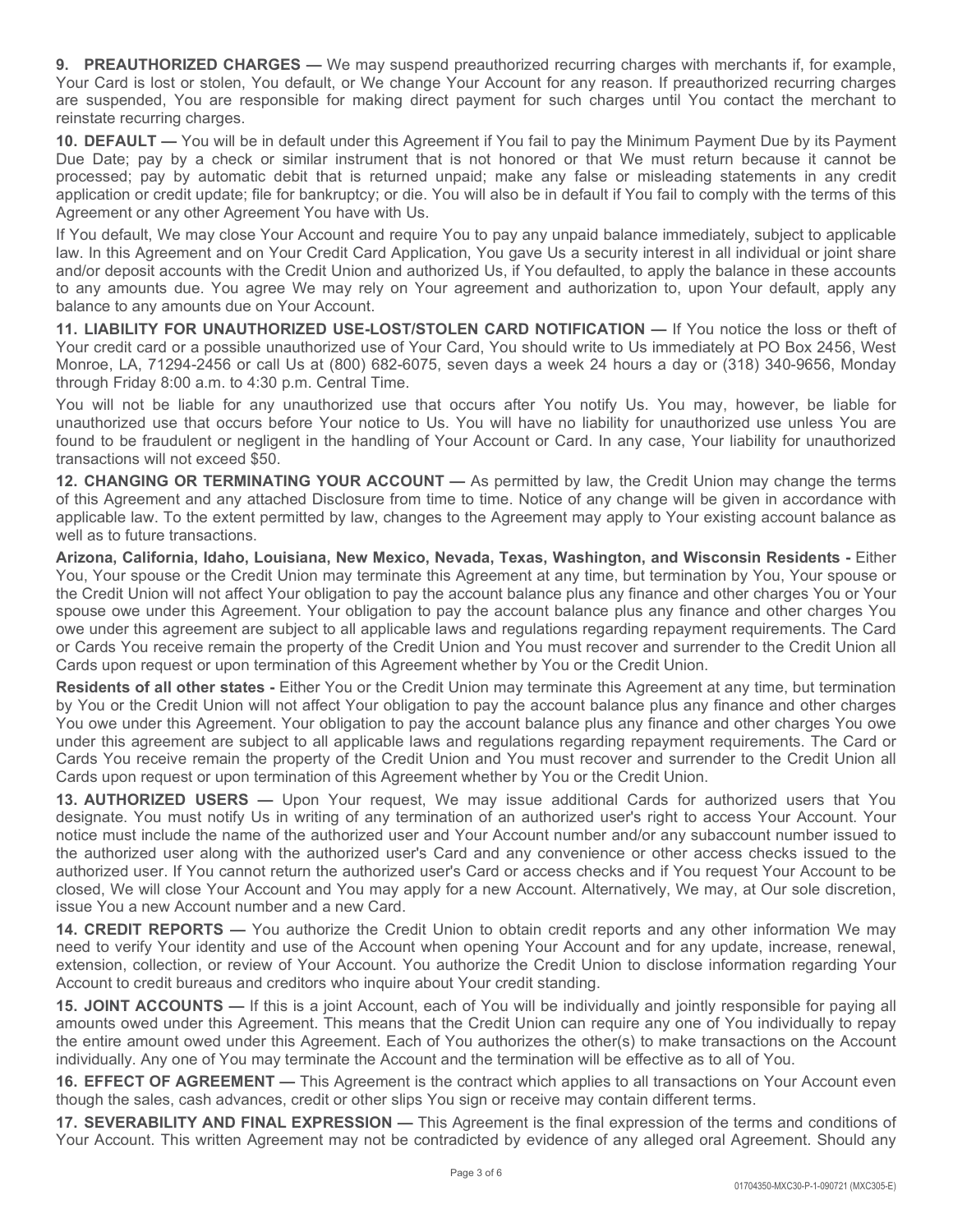part of this Agreement be found to be invalid or unenforceable, all other parts of this Agreement shall remain in effect and fully enforceable to the fullest extent possible under this Agreement.<br>18. ILLEGAL TRANSACTIONS P

part of this Agreement be found to be invalid or unenforceable, all other parts of this Agreement shall remain in effect and<br>fully enforceable to the fullest extent possible under this Agreement.<br>**18. ILLEGAL TRANSACTIONS** part of this Agreement be found to be invalid or unenforceable, all other parts of this Agreement shall remain in effect and<br>fully enforceable to the fullest extent possible under this Agreement.<br>18. ILLEGAL TRANSACTIONS P part of this Agreement be found to be invalid or unenforceable, all other parts of this Agreement shall remain in effect and<br>fully enforceable to the fullest extent possible under this Agreement.<br>**18. ILLEGAL TRANSACTIONS** part of this Agreement be found to be invalid or unenforceable, all other parts of this Agreement shall remain in effect and<br>fully enforceable to the fullest extent possible under this Agreement.<br>**18. ILLEGAL TRANSACTIONS** part of this Agreement be found to be invalid or unenforceable, all other parts of this Agreement shall remain in effect and<br>fully enforceable to the fullest extent possible under this Agreement.<br>18. ILLEGAL TRANSACTIONS P illegal. part of this Agreement be found to be invalid or unenforceable, all other parts of this Agreement shall remain in effect and<br>tilly enforceable to the fullest extent possible under this Agreement.<br> **18. ILLEGAL TRANSACTIONS** part of this Agreement be found to be invalid or unenforceable, all other parts of this Agreement shall remain in effect and<br>fully enforceable to the fullest extent possible under this Agreement.<br> **18. ILLEGAL TRANSACTIONS** part of this Agreement be found to be invalid or unenforceable, all other parts of this Agreement shall remain in effect and<br>
10 fully enforceable to the fullest extent possible under this Agreement.<br>
118. LLEGAL TRANSACTI part of this Agreement be found to be invalid or unenforceable, all other parts of this Agreement shall remain in effect and<br>fully enforceable to the fullest extent possible under this Agreement.<br>**18. ILLEGAL TRANSACTIONS** 

Louisiana.

Agreement without losing them.

disclosed on this Agreement, or to the extent allowed by law.

part of this Agreement be found to be invalid or unenforceable, all other parts of this Agreement shall remain in effect and<br>42. LLEGAL TRANSACTIONS PROHIBITED — You agree that You will not use Your Card for any transactio part of this Agreement be found to be invalid or unenforceable, all other parts of this Agreement shall remain in effect and<br>Milly enforceable to the fullest extent possible under this Agreement.<br>
21. LLEGAL TRANSACTIONS P part of this Agreement be found to be invalid or unenforceable, all other parts of this Agreement shall remain in effect and thy enforceable to the flules stetent possible under this Agreement Share They are NLEGAL TRANSAC part of this Agreement be found to be invalid or unenforceable, all other parts of this Agreement shall remain in effect and<br>tuly enforceable to the fullest scketch possible under this Agreement.<br>You will not use Your Card part of this Agreement be found to be invalid or unenforceable, all other parts of this Agreement shall remain in effect and<br>**16. ILLEGAL TRANSACTIONS PROHIBITED** — You agree that You will not use Your Card for any transac part of this Agreement be found to be invelid or unenforceable, all other parts of this Agreement shall remain in effect and<br>Muly enforceable to the fullest extent possible under this Agreement.<br>To will not use Your Card f part of this Agreement be found to be invalid or unenforceable, all other parts of this Agreement shall remain in effect and<br>that we move the further states are not passible under this Agreement.<br>
16. LLEGAL TRANSACTIONS P the units registerative to count of order that in the Credit Union (Search teller cash will not use Your Card for any transaction, including<br>TS. ILLEGAL TRANSACTIONS PROMIENTED — You agree that You will not use Your Card f state and the lattest waver all the means the meaning that in the liegal under applicable forfails and two many type of electronic granting transaction, including<br>any type of electronic gambiling transaction hrough the int Credit Union conflict with the terms of this Agreement, the terms of this Agreement will control. any type to recount (and Matter The Water Caliform Cause (and Signer Theorem is the separation of the separation of the separation of the reflection with the transaction, You will be responsible for all amounts and charges Even if You use Your Card To the credit Union. You will be responsible for all amounts and charges incurred in the responsible contents of the system of the system of the system of this Apple Card Account to the law of Lou connection with the transaction. This paragraph shall not be interpreted as permitting or authorizing any transaction that is<br>19. APPLICABLE LAW — The terms and enforcement of this Agreement shall be governed by federal la 19. APPLICABLE LAW — The terms and enforcement of this Agreement shall be governed by tederal law and the law of<br>20. ENFORCING THIS AGREEMENT — We can delay in enforcing or fail to enforce any of Our rights under this<br>25. Louisiana, 1997 and AGREMENT — We can delay in enforcing or fail to enforce any of Our rights under this Agreement without losing them.<br>
Agreement without losing them.<br>
Agreement without losing them there collection of You Agreement without losing then<br>
Agreement windividualism of Your Account to a lawyer who is not Our stained employee, You<br>
are liable for any reasonable altorney's fers We incur, buts the costs and expenses of any legal act are liable for any reasonable attompy is tes We incur, buts the costs and expenses of any legal action, as turther<br>22. ASSIGNMENT—We may assign any or all of Ouringhts and obligations under this Agreement to a third party. disclosed on this Agreement, or to the extend lidit pursuant to a debt including promises to extend the including considered in the including or a Credit Union Share Draft SAC OVERNAFT PRIVILEGE — You agree that if, pursua 22. ASSIGNMENT — We may assign any or all of Our rights and obligations under this Agreement to a third party.<br>ASSIGNMENT — NYMEGE — You agree that if, pursuant to any overdraft privilege on a Credit Union Share Draft<br>Acco 23. OVERDRAFT PRWLEGE — You agree that if, pursuant to any overdraft will be a dredit Union Share Draft Matter<br>Account, there is an overdraft of Your Share that Account, the amount of overdraft will be added to the outstan balance on Your Graft Card Account, subject to the finance charge provisions set forth in "NTEREST AND THENEST AND REGINENTS — ME The Visa Credit Card Account, Overdrafts are not allowed for the purpose of making loan paym FINANCE CHARGES" as described for ceah law will be suiter to all terms and conditions of this Agreement.<br>The Visa Credit Union, ATM or in-branch leter ceah with draws. The Credit limit for funds to transfer to the Share Dr

may be submitted to a credit reporting agency if You fail to fulfill the terms of Your credit obligations.

and Federal law.

Card Account pursuant to Title 12, Subtitle 9 of the Maryland Commercial Law Article.

Agreement between Us, except as We may later agree in writing to modify it.

From the control of the Universal and Control of the Agreement Street and Control of the consumer reporting agency from the informed whether such the consumer reporting agency furnishing the report. New York Financial Ser The Visa Credit Card Account. must be current and not over the credit limit for funds to transfer to the Share Draft<br>Account. Overdrafts are not allowed for the purpose of making loan payments, including Visa Credit Card p Account Demartment of a det including promises to extend a result and y Sire Credit Card payments, a contact a proparate a greenent between You and the Credit Union conflict with the terms of this Agreenent, the terms of t a comparative listing of credit card rates, fees and grace periods. separate agreement between You and the Credit Union. Where the terms of any other agreement between You and the Credit Union conflict with the terms of this Agreement, the terms of this Agreement will control. Applicants: Credit Union continut the terms of this Agreement, the terms of this Agreement twith contring the proval, use the credit reporting agency and the credit reporting agency and the credit credit account up to its credit limit approval, use the credit card Kocount up to its credit limit; 2) may be liable for amounts extended under the pian to any interestigations and provided to a cellingeotic scenaring percy if You fail to full the terms of You ioni may be submitted to a certained by law, You are hereby notitied that a negative credit report releating on Your credit records<br>The Specifical properties of NCMIDA RESIDENTS — To the extent, if any, that Maryland law a 25. FLORIDA RESIDENTS — You (borrower) agree that, should We obtain a judgment against You, a portion of<br>Sour disposable earnings may be attached or garnished (paid to Us by Your employer), as provided by Florida<br>and Feder Your disposable earnings may be attached or garnished (paid to Us by Your employer), as provided by Florida<br>and Federal law.<br>Card Account pursuant to Tille 12, Subitile 9 of the Maryliand Commercial Law Article.<br>Card Accou 26. MARYLAND RESIDENTS — To the extert, if any, that Maryland Commercial Law applies to Your Account, We elect to offer Your<br>Card Account pursuant to Title 12, Subitite 9 of the Maryland Commercial Law Article.<br>27. MISSOUR Card Account pursuant to liftie 12. Subititel 9.1 the Maryland Commercial Law Article.<br>Card Agreement of a debt including promiss to extend or renew such debt are not of rocoteals. To protect<br>Mor (borrower(s)) and Us (cre 27. MISSOURIR RESIDENTS — Oral Agreement is to commitments to loan money, extend credit or to forbear from the oral Agreement or core was credited to the oral or credit of the corrower(s)) and Us (credit corrower(s) and Us

request. The Ohio Civil Rights Commission administers compliance with this law.

SD 57501, or by phone at 605.773.3421.

required to inform Your spouse that We have opened an Account for You.

reporting agency if You fail to fulfill the terms of Your credit obligations.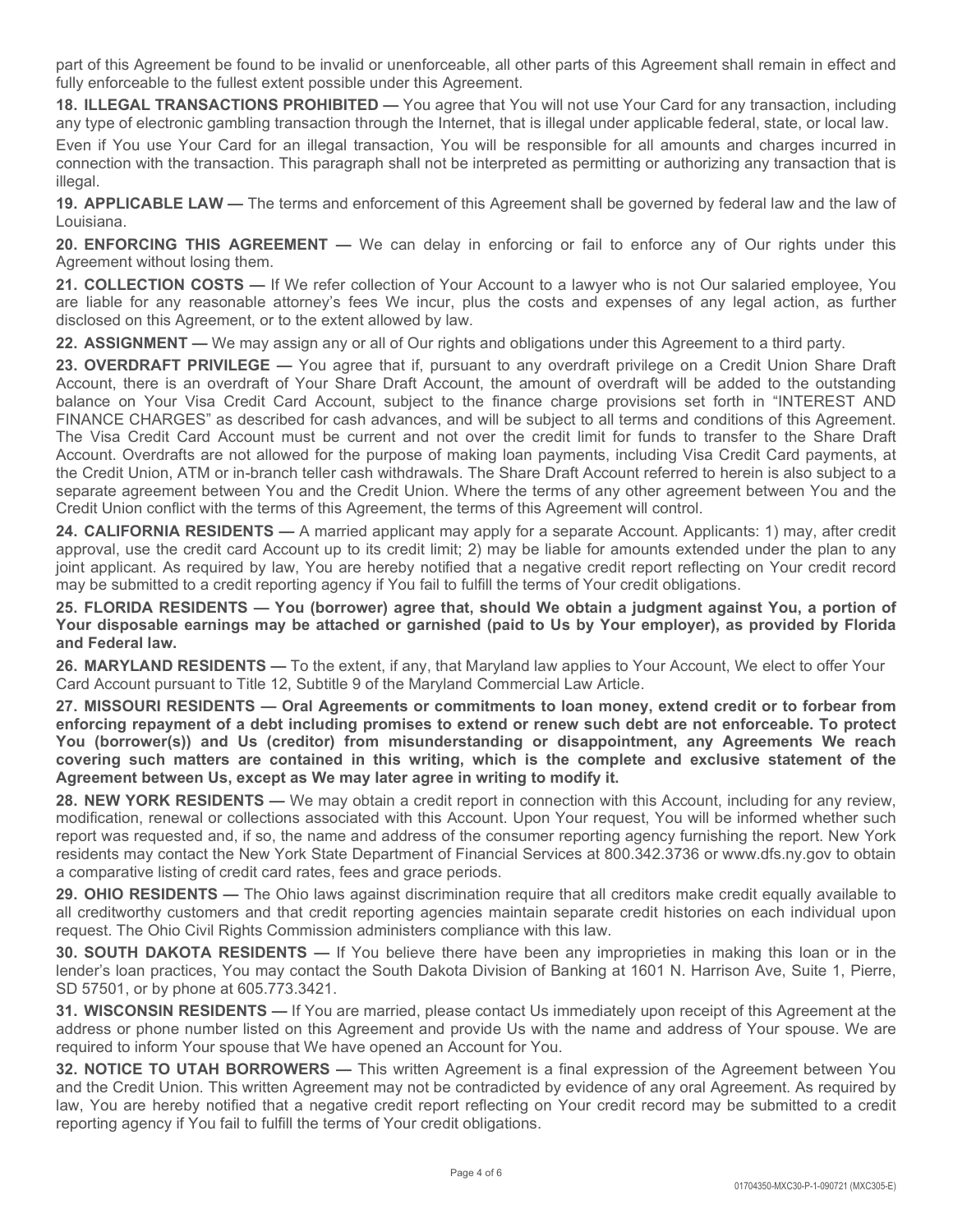33. THE FOLLOWING IS REQUIRED BY VERMONT LAW — NOTICE TO CO-SIGNER — YOUR SIGNATURE ON<br>THIS NOTE MEANS THAT YOU ARE EQUALLY LIABLE FOR REPAYMENT OF THIS LOAN. IF THE BORROWER<br>DOES NOT PAY, THE LENDER HAS A LEGAL RIGHT TO C 33. THE FOLLOWING IS REQUIRED BY VERMONT LAW — NOTICE TO CO-SIGNER — YOUR SIGNATURE ON<br>THIS NOTE MEANS THAT YOU ARE EQUALLY LIABLE FOR REPAYMENT OF THIS LOAN. IF THE BORROWER<br>DOES NOT PAY, THE LENDER HAS A LEGAL RIGHT TO C DOES NOT PAY, THE LENDER HAS A LEGAL RIGHT TO COLLECT FROM YOU.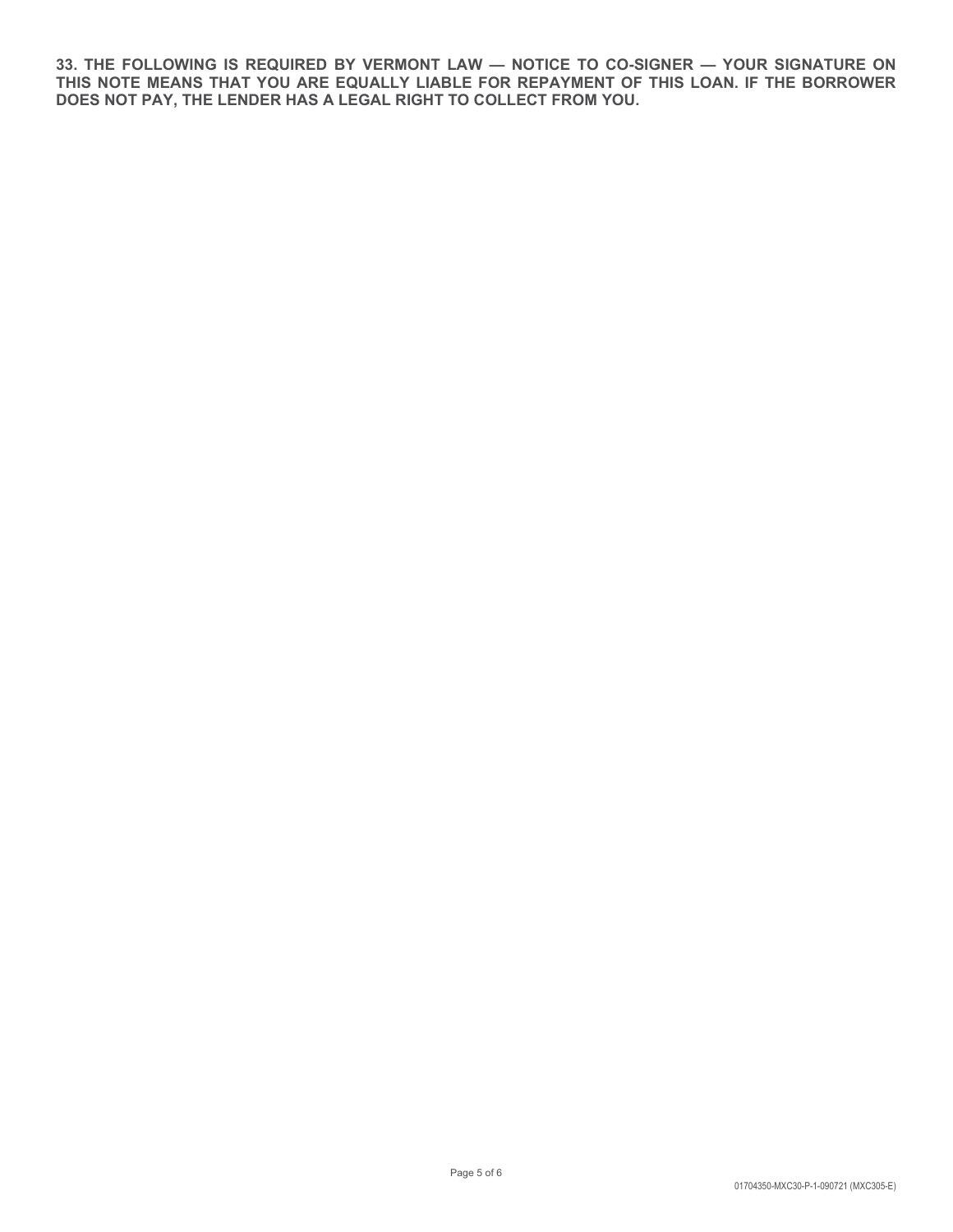### Your Billing Rights: Keep this Document for Future Use

**This notice tells You about Your rights: Keep this Document for Future Use**<br>This notice tells You about Your rights and Our responsibilities under the Fair Credit Billing Act.<br>**If You Find A Mistake On Your Statement**<br>ter

#### What To Do If You Find A Mistake On Your Statement

- 
- 
- **IF You four Billing Rights: Keep this Document for Future Use**<br> **IF You think there is an error on Your statement**<br>
If You think there is an error on Your statement, write to Us at the address listed on Your statement.<br>
I Vour Billing Rights: Keep this Document for Future Use<br>
This notice tells You about Your rights and Our responsibilities under the Fair Credit Billing Act.<br>
What To Do If You Find A Mistake On Your Statement<br>
If You think believe it is a mistake. Your Billing Rights: Keep this Document for Future Use<br>This notice tells You about Your rights and Our responsibilities under the Fair C<br>What To Do If You Find A Mistake On Your Statement<br>If You think there is an error on **Example 19 and Normal Propertion Control May have the error on Your Filtery Constant Conditions and Out The Constant Conditions and Out thin the mean Conditions when the air Credit Billing Act.<br>
You think there is an erro** - At least three business days before an automated payment for Future Use<br>
This notice tells You about Your rights and Our responsibilities under the Fair Credit Billing Act.<br>
That To Do If You Find A Mistake On Your State **1. This notice lells You Billing Rights: Keep this Document for Future Use**<br> **This notice lells You about Your rights and Our responsibilities under the Fair Credit Billing Act.**<br> **Your linkthere is an error on Your state** This notice tells **Solution** Rights: **Keep this Document for Future Use**<br> **2. Within 7D Do If You Find A Mistake On Your statement**<br>
Your letter, give Us the following information:<br>
Your letter, give Us the following infor Voul think there is an error on Your statement, write to Us at the address listed on Your statement.<br>
Your letter, give Us the following information: '<br>
- **Doblar amount of the altar amount of the suspected error.**<br>
- **Dob** For the same the same of the charge in the charge in the charge in the charge in the charge in the charge in the charge in the charge in the charge in the charge in the charge in the charge in the charge in the charge in t Tour letter, give Us in the following information: You ranne and Account number.<br>
- Dollar amount The dollar amount of the suspected error.<br>
- Dollar amount The dollar amount of the suspected error.<br>
- Description of probl - **Account information:** Your name and Account number.<br>
- **Dellar amount:** The dollar amount of the suspected error.<br>
- **Description of problem:** If You think there is an error on Your bill, describe what You believe is wr

- 
- You think is wrong.

Your Billing Rights: Keep this Document for Future Use<br>
This notice tells You about Your rights and Our responsibilities under the Fair Credit Billing Act.<br>
If You think there is an enror on Your statement, write to Us at This notice tells You Billing Rights: Keep this Document for Future Use<br>
This notice tells You about Your rights and Our responsibilities under the Fair Credit Billing Act.<br>
If You think there is an error on Your statement Vour Billing Rights: Keep this Document for Future Use<br>
This notice tells You about Your rights and Our responsibilities under the Fair Credit Billing<br>
If You think there is an error on Your statement,<br>
In Your think there What To Do If You Find A Mistake On Your Statement<br>
If You think there is an error on Your statement, write to Us at the address listed<br>
In Your letter, give Us the following information:<br>
- Account number.<br>
- **Colume info** 

#### What Will Happen After We Receive Your Letter

- already corrected the error.
- correct.

- 
- 
- 
- 

- amount.
- Dollar amount. The ollar amount of the suspected error.<br>
Description of problem: If You think there is an error on Your bill, describe what You believe is wrong and why You<br>
You must contact Us:<br>
 Within 60 days after t or Within 60 days after the error appeared on Your statement.<br>
A Whith 60 days after the error appeared on Your statement is scheduled, if You want to stop payment on the amount<br>
- Niclass three business days before an aut

With 60 days after the eror appeared on Your statement.<br>
With instead three business days before an automated payment is scheduled, if You want to stop payment on the amount<br>
You think is wrong.<br>
Thus the filly Us of any p At least three business days before an automated payment is scheduled, if You want to stop payment on the amount<br>You think is wrong.<br>The must notify Us of any potential errors in writing or electronically. You may call Us, The Vour explanation of the Model of the Model of the Model of the Significanty Cour that With What Will Happen After We must the Usersignate any potential errors and You may have to pay the amount in question.<br>
When Wie r You must notifit (Is of any potential errors in writing or electronically. You may call Us, but if You do We are not required<br>What Will Happen After We Receive Your Letter<br>When We report You letter, We must do two things:<br> bill must the we must be investigate any potential errors and You may have to pay the amount in question.<br>
When Will Happen After We Receive Your Letter, We must tell You that We received Your letter. We will also tell You What Will Happen After We Receive Your Letter<br>
1. White Will Happen After We Receive Your Letter<br>
1. Within 30 days of receiving Your letter, We must do two things:<br>
1. Within 30 days of receiving Your letter, We must ell When We receive Your letter, We must do two things:<br>
Your half of days of receiving Your letter, We must tell You that We received Your letter. We will also tell You if We have<br>
2. Within 30 days of receiving Your letter, 2. Within 90 days of receiving Your letter, We must either correct the error or explain to You why We believe the bill is<br>While We investigate whether or not there has been an error:<br>
Ye cannot by the good to the are dissa correct.<br>
The charge in question may remain to the fais been an error:<br>
The charge in question may remain on Your statement, and We may omittue to charge You interest on that amount.<br>
The charge in question may remain on Y - The charge in question may remain on Your statement, and We may continue to charge You interest on that amount.<br>- While You do not have to pay the amount in question, You are responsible for the remainder of Your balance Wille You do not have to logy the amount in question, You are responsible for the remainder of Your balance.<br>We can apply any unpaid amount gainst Your credit limit. The second of any interest or other fees related to that We can apply any unpaid amount against Your credit limit.<br>The finish Our investigation, one of two things will happen:<br>
If We made a mistake: You will not have to pay the amount in question or any interest or other fees re The word of the purchase of the purchase with a purchase in a mode of the purchase is the purchase in the purchase is the purchase of the purchase of the purchase of the purchase of the purchase of the purchase of the purc The mail of the mixture was a mistake. You will not have to pay the amount in question or any interest or other fees related<br>amount if We do not believe there was a mistake: You will have to pay the amount in question, alo F IV or made a mistake: You will not have to pay the amount in question<br>
If We do not believe there was a mistake: You will have to pay the<br>
interest and fees. We will send You a statement of the amount You ove<br>
From You a If You recell the criteria above black the criteria above are more more than the criteria above and the criteria above are more in the criteria above and the criteria above are the criteria above throw that in the criteria Five the wave three was a mistake. To we mill need by a mill need by the annount in quest of the and the dispayer and the dispayer of You as delinquent if You do not pay the amount We think You ove.<br>If you receive Our expl report You are disputed for You do not pay the amount We think You over.<br>
If You red celve Our explanation but still believe Your built is wrong. You must write to Us within 10 days telling Us that You<br>
still reflects to If You receive Our explanation but still believe Your bill is wrong, You must write to Us within **10 days** telling Us that You Out our decision. We cannot report to as a delinquent without also reporting that You are dist

is correct.

#### Your Rights if You Are Dissatisfied With Your Credit Card Purchases

purchase.

To use this right, all of the following must be true:

- 
- 
- 

the protect and as definited in the must be those organizations<br>to pay the first \$50 of the amount You question even if Your bill<br>Card Purchases<br>may have the right not to pay the remaining amount due on the<br>may have the r delinquent.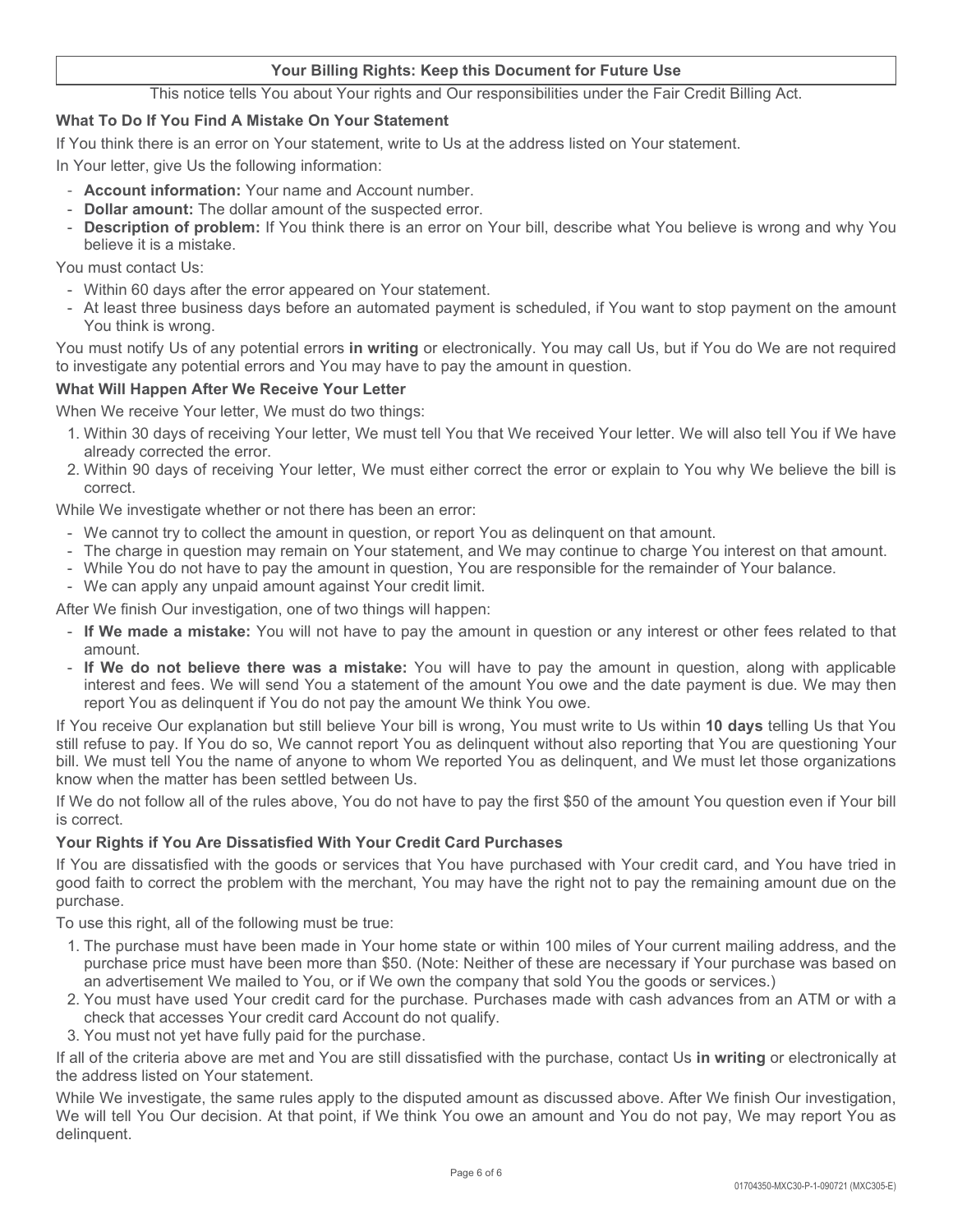

APPLICATION AND<br>
SOLICITATION<br>
DISCLOSURE<br>
CENTRIC VISA/CENTRIC PLEDGE VISA SOLICITATION WISA DISCLOSURE

# CENTRIC VISA/CENTRIC PLEDGE VISA

| PO Box 2456<br>entric<br>West Monroe, LA 71294-2456<br>(318) 340-9656<br>FEDERAL CREDIT UNION<br>www.mycentric.org                                               | <b>APPLICATION AND</b><br><b>SOLICITATION</b><br><b>DISCLOSURE</b>                                                                                                                                                                                                                                                                     | <b>VISA</b>                             |
|------------------------------------------------------------------------------------------------------------------------------------------------------------------|----------------------------------------------------------------------------------------------------------------------------------------------------------------------------------------------------------------------------------------------------------------------------------------------------------------------------------------|-----------------------------------------|
|                                                                                                                                                                  |                                                                                                                                                                                                                                                                                                                                        | <b>CENTRIC VISA/CENTRIC PLEDGE VISA</b> |
| <b>Interest Rates and Interest Charges</b>                                                                                                                       |                                                                                                                                                                                                                                                                                                                                        |                                         |
| <b>Annual Percentage Rate (APR) for</b><br><b>Purchases</b>                                                                                                      | <b>Centric Visa</b><br>9.90%, 10.90% or 11.90%, based on your<br>creditworthiness.<br><b>Centric Pledge Visa</b><br>5.25%                                                                                                                                                                                                              |                                         |
| <b>APR for Balance Transfers</b>                                                                                                                                 | <b>Centric Visa</b><br>13.90%<br><b>Centric Pledge Visa</b><br>5.25%                                                                                                                                                                                                                                                                   |                                         |
| <b>APR for Cash Advances</b>                                                                                                                                     | <b>Centric Visa</b><br>13.90%<br><b>Centric Pledge Visa</b><br>5.25%                                                                                                                                                                                                                                                                   |                                         |
| <b>Penalty APR and When it Applies</b>                                                                                                                           | <b>Centric Visa</b><br>17.90%<br><b>Centric Pledge Visa</b><br><b>None</b><br>This APR may be applied to your account if you:<br>- Make a late payment.<br>How Long Will the Penalty APR Apply? If your APRs are increased for<br>this reason, the Penalty APR will apply until you make six consecutive<br>minimum payments when due. |                                         |
| How to Avoid Paying Interest on<br><b>Purchases</b>                                                                                                              | Your due date is at least 25 days after the close of each billing cycle. We will<br>not charge you any interest on purchases if you pay your entire balance by<br>the due date each month.                                                                                                                                             |                                         |
| For Credit Card Tips from the<br><b>Consumer Financial Protection Bureau</b>                                                                                     | To learn more about factors to consider when applying for or using a<br>credit card, visit the website of the Consumer Financial Protection<br>Bureau at http://www.consumerfinance.gov/learnmore.                                                                                                                                     |                                         |
| <b>Fees</b>                                                                                                                                                      |                                                                                                                                                                                                                                                                                                                                        |                                         |
| <b>Set-up and Maintenance Fees</b><br>- Annual Fee<br>- Account Set-up Fee<br>- Program Fee<br>- Participation Fee<br>- Additional Card Fee<br>- Application Fee | <b>None</b><br><b>None</b><br><b>None</b><br><b>None</b><br><b>None</b><br><b>None</b>                                                                                                                                                                                                                                                 |                                         |
| <b>IQANLINER.</b><br>© CUNA Mutual Group 2009, 10, 12, 16 All Rights Reserved                                                                                    | SEE NEXT PAGE for more important information about your account.                                                                                                                                                                                                                                                                       | 01704350-MXC10-P-1-090721 (MXC102-E)    |